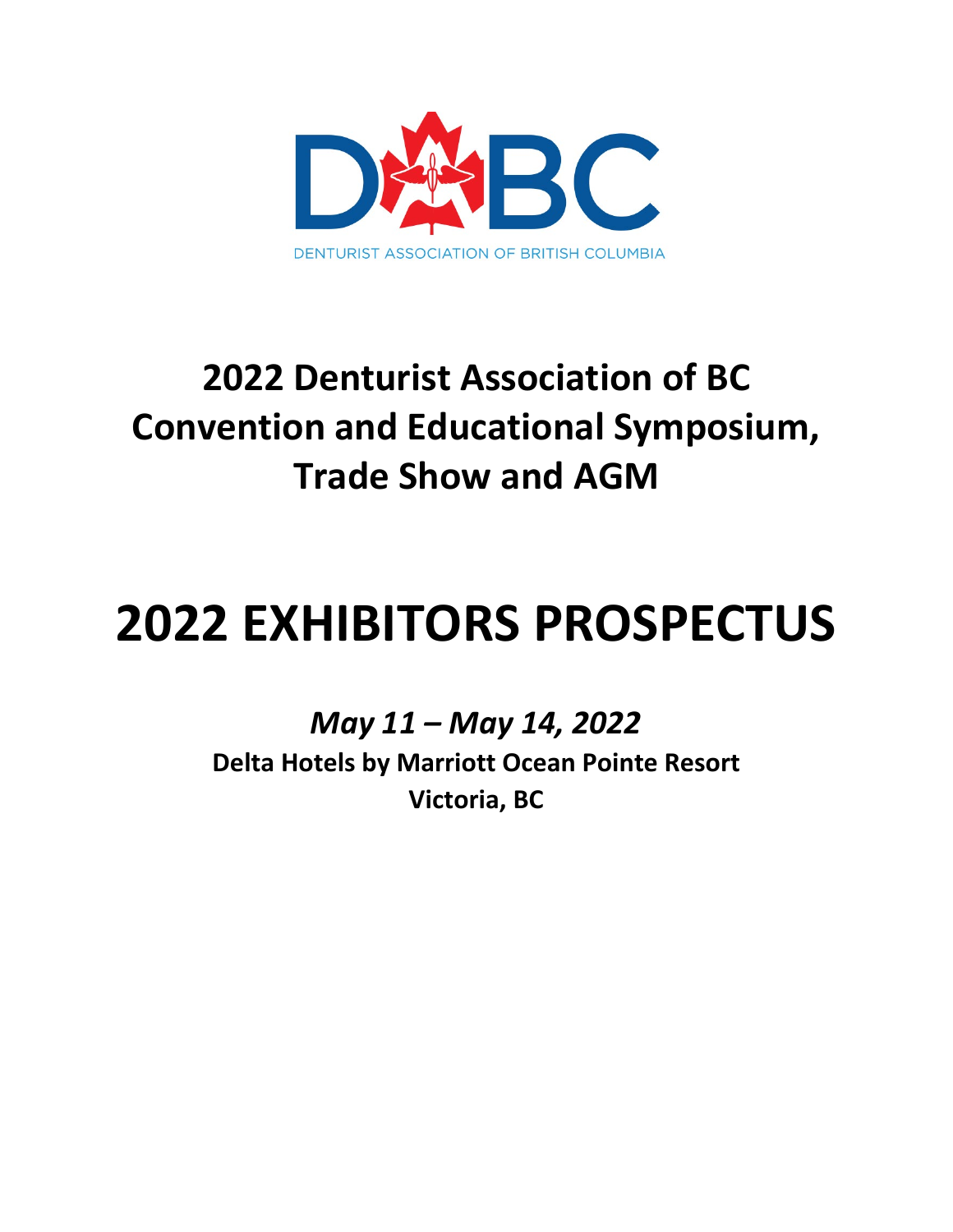## **Invitation to Exhibit**

The 2022 Denturist Association of BC's (DABC) Convention and Educational Symposium, AGM and Trade Show is being held on **May 11 to May 14, 2022,** at the **Delta Hotels by Marriott Ocean Pointe Resort** in Victoria, BC. To register online, please use this link: [DABC 2022 Trade](https://attendify.co/2022-dabc-convention-trade-show-and-agm-jNHsWic)  [Show Registration.](https://attendify.co/2022-dabc-convention-trade-show-and-agm-jNHsWic) The link will also be available on the DABC website [www.denturist.bc.ca.](http://www.denturist.bc.ca/)

The following are some reasons Exhibitors should consider registering for a Vendor Booth:

- o *Annual drawing of denturists in Western Canada*
- o *Additional exposure to denturists from jurisdictions outside ofBC*
- o *Develop business contacts within the profession*
- o *Excellent venue in which to mix business withpleasure*
- o *Exhibiting: Friday, May 13th from 2:30 pm to 8:30 pm*
- o *Complimentary breakfast and lunch on day of Trade Show*
- o *Exhibitors are invited to participate in extracurricular activities with conventioneers*

This Exhibitor Prospectus contains the information necessary to assist you in reserving your space; please ensure you read all the information carefully. If you have any questions, you may contact Alex Nicholson at the DABC office at 604-886-1705 / info@denturist.bc.ca.

The Trade Show will be held in Salons B, C and D and exposure to conventioneers will be excellent.

Each vendor booth is a standard 6' table in an approximately 8' x 8' exhibit space, with 2 chairs for exhibitors. Ceiling height is over height which will allow more than adequate space for backdrops/sign displays behind your exhibit table.

Please be reminded that the assignment of the vendor booths is based on sponsorship levels first and then when online registration is received by ouroffice. Please contact the office with any special requests and we will endeavor to meet them!

An Exhibitor Confirmation Package will be issued to the registered Exhibitors, and this package will contain detailed and up-to-date information and details regarding the Trade Show as well as information regarding the shipment of items to the hotel for the event.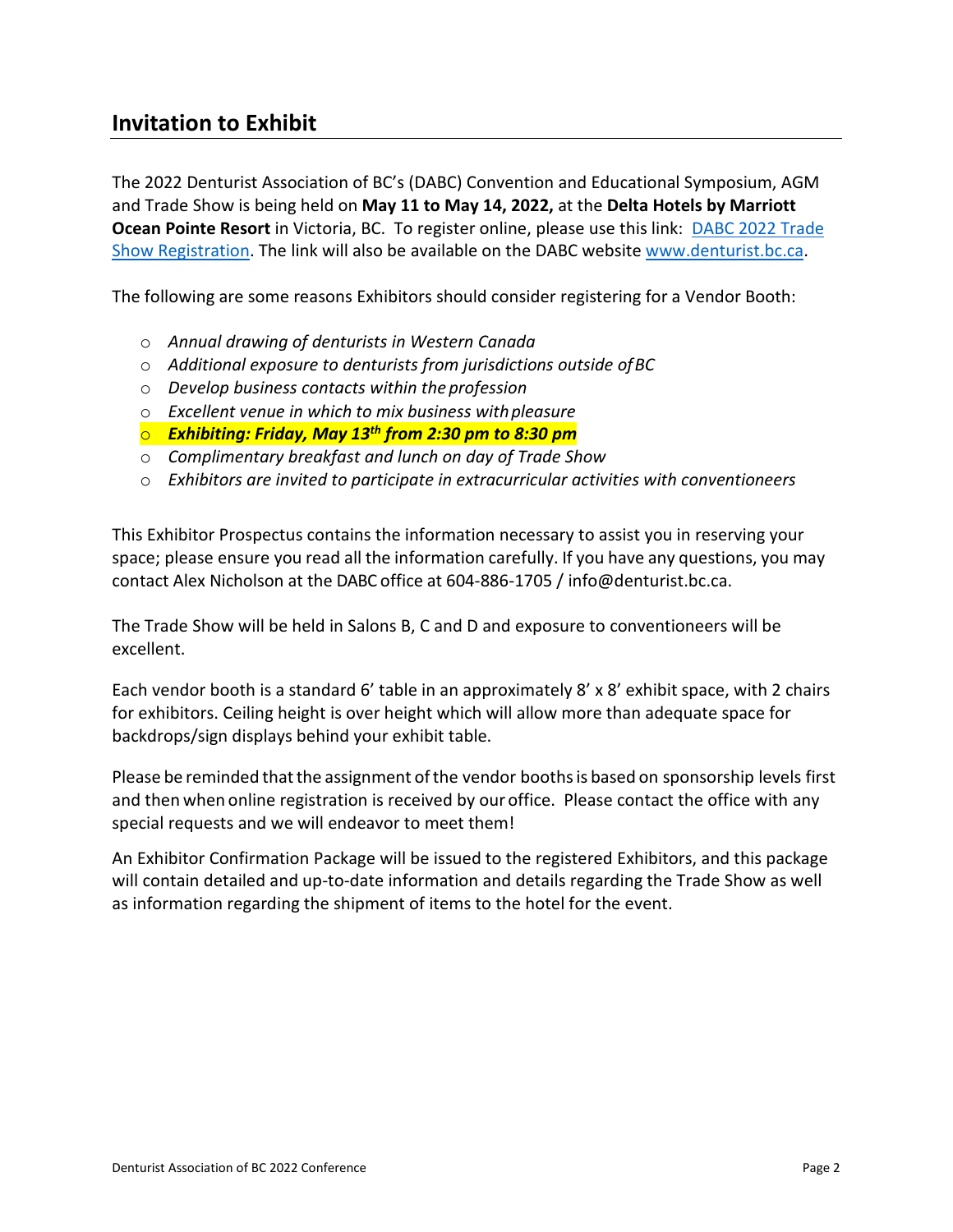## **Exhibitor Registration, Information and Fees**

### **Vendor Booth Registration**

To register online for a vendor booth, please click on this link: [DABC 2022 Trade Show Registration](https://attendify.co/2022-dabc-convention-trade-show-and-agm-jNHsWic) or visit our website [DABC Events | Denturist Association of BC](https://denturist.bc.ca/events/dabc-events/) and a registration link will be displayed.

This year's Trade Show will take place on **Friday, May 13, 2022, from 2:30 pm to 8:30 pm**. The Vendor Booth Fee is \$1,000 plus 5% GST. This includes two representatives. For additional representatives, the fee is \$100 plus GST each.

#### **Exhibit Table Registration Inclusions**

- $\checkmark$  2½' x 6' display table
- $\checkmark$  Two chairs per table for the exhibitors
- $\checkmark$  Prominent Display Board of the Companies/Individuals exhibiting
- $\checkmark$  Complimentary breakfast and lunch for up to 2 exhibitors per table registration (additional exhibitors are \$100 per exhibitor)

#### **Exhibit Table Registration Exclusions**

- Extension cords for power
- Shipping, movement, transfer, removal, storage, setup and dismantling of contents of Vendor Booth
- Hotel accommodation
- Personal, travel expenses or other such matters

#### **Exhibitors Additional Information**

**Covid 19:** Please be aware that this event is a mandatory mask and double vaccine event, and proof of vaccination will be required.

**Assignment of Space:** Assignment of the Vendor Booth is based on sponsorship levels first and then when online registration is received by ouroffice. Please contact the office with any special requests and we will endeavor to meet them!

**Exhibit Representatives:** Each Vendor Booth receives two complimentary exhibitor registrations. Each double Vendor Booth receives four complimentary exhibitor registrations. Additional representatives are allowed in the Vendor Booth for a fee of \$100.00 plus GST (does not include attendance at conference events).

**Exhibit Move-In:** Exhibitors are expected to set up their Vendor Booths on Friday, May 13 at 12:30 pm.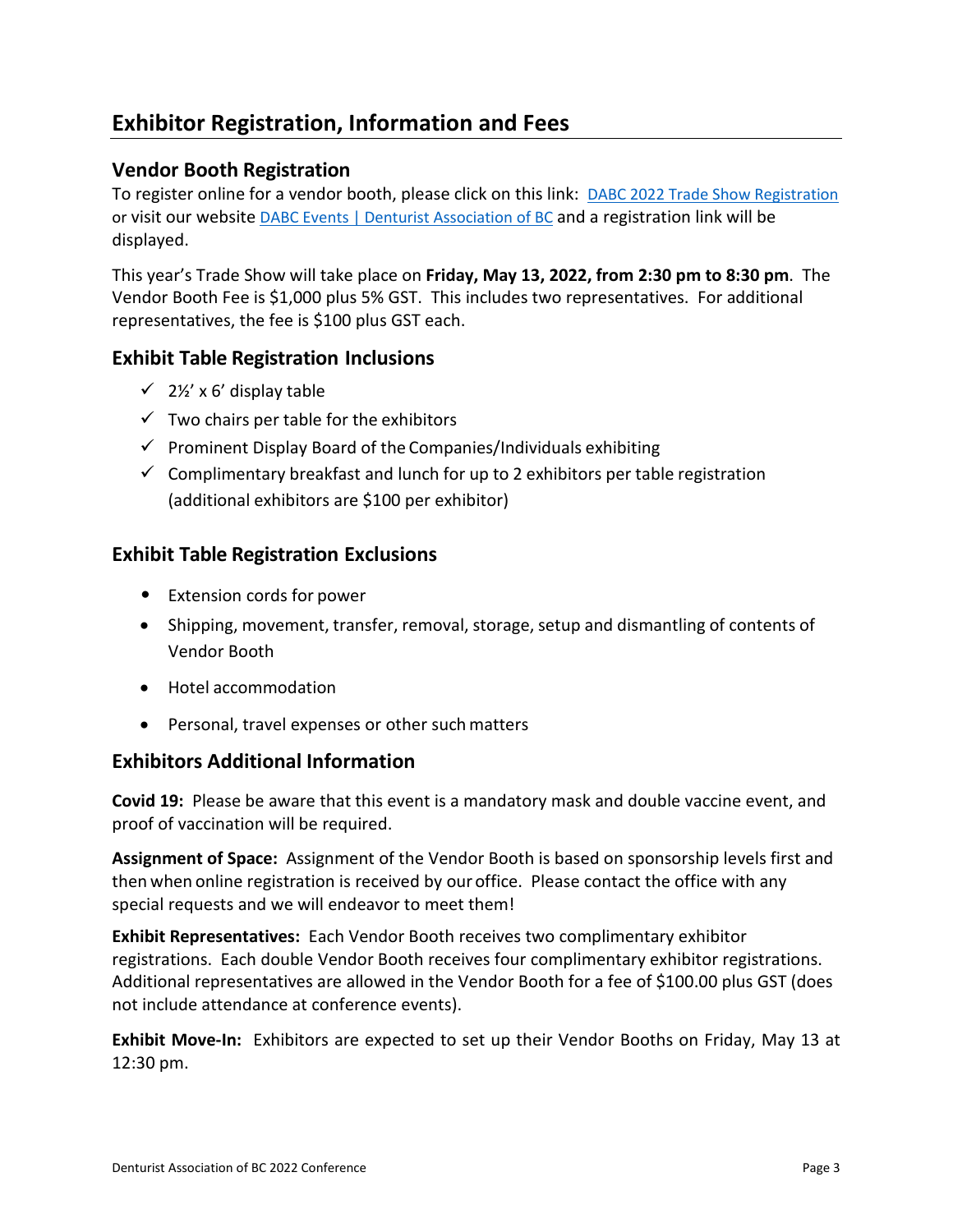**Exhibit Move-Out:** Exhibitors can begin dismantling at 8:30 pm on Friday May 13, 2022. All exhibitor material must be packed and removed from the floor area as soon as possible as the Hotel needs to get the room ready for the next day's event. The hotel reserves the right to dispose of any materials/packages that are not picked up within 24 hours of the event. A charge may apply.

**Exhibit Services (additional cost):** Showtime Event and Display is our tradeshow services provider. Showtime Event and Display will be available to assist with exhibit set-up, audiovisual, power and shipping requirements. Closer to the event, Exhibitors will receive an electronic information package outlining Showtime Event and Display's their services and prices.

**Shipping and Receiving:** The Delta Hotels by Marriott Ocean Pointe Resort does not accept or store packages prior to the event. Showtime Event and Display will handle all exhibitor requirements for storage, customs declarations and shipping goods and materials to and from the hotel. Please refer to Showtime Event and Display's information package for details when it is provided.

**Registration and Badges:** Registration is available online: [DABC 2022 Trade Show Registration](https://attendify.co/2022-dabc-convention-trade-show-and-agm-jNHsWic) shortly and an email will be sent out containing the registration link. Upon arrival, please come to the DABC registration desk in the Convention foyer to pick up your name badges and receive confirmation of exhibit location. Badges must be worn at all times.

**Security and Insurance:** The DABC will not assume responsibility for loss or damage. Exhibitors should take precautions to protect their property and have adequate insurance coverage.

**Exhibitor Cancellation Policy:** Please note that there are no refunds given due to registration opening two months before the event. However, if you must cancel, you may contact the DABC office to request a refund review.

**DABC Cancellation Policy:** It the trade show is cancelled due to Provincial Health Orders, the DABC will provide full refunds to Exhibitors.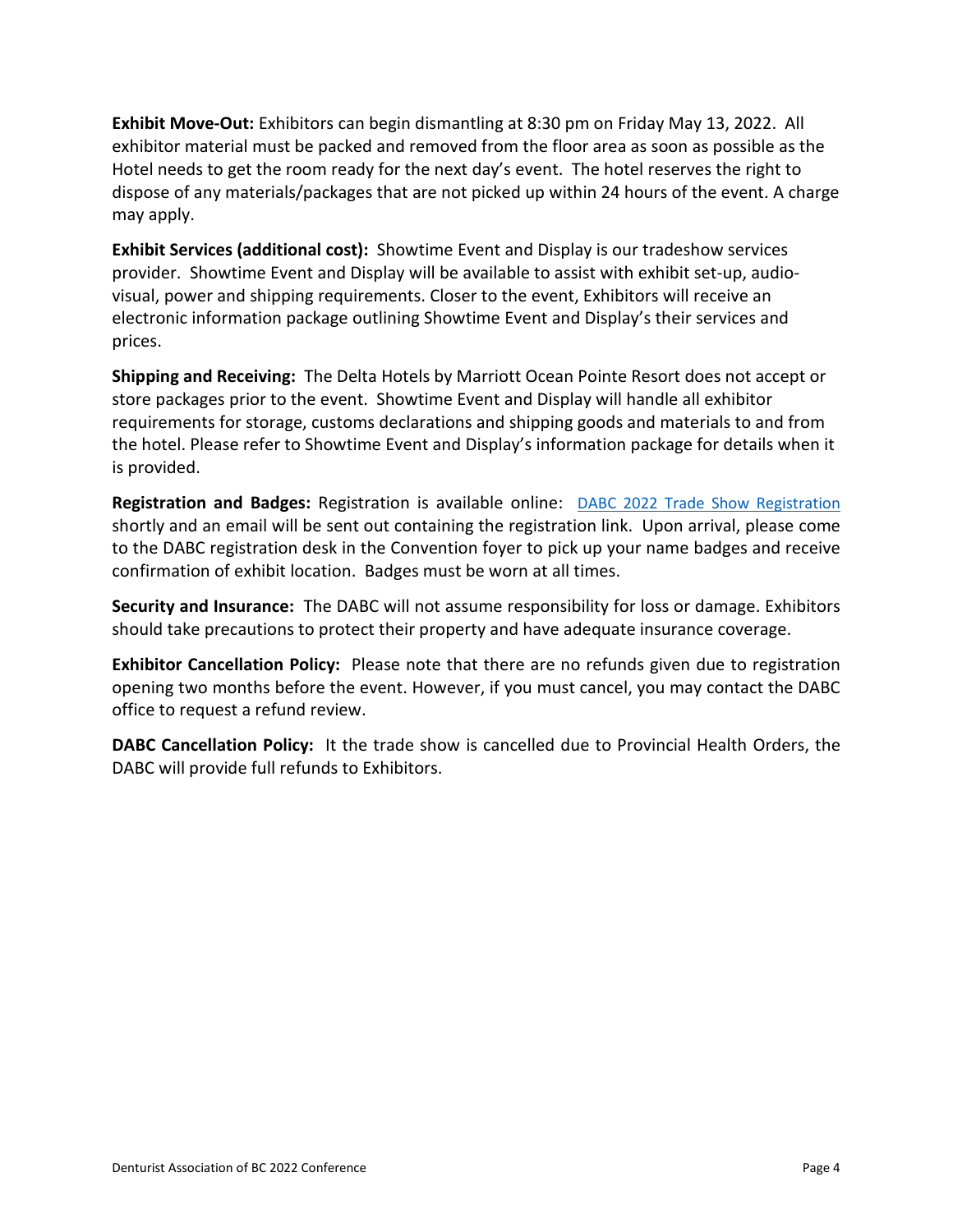## **Sponsorship Opportunities**

#### **Sponsorship Levels**

| Bronze Level:   |          | \$2,500 All advertising associated with the Convention.                                                                                                                                                                                                                                                           |
|-----------------|----------|-------------------------------------------------------------------------------------------------------------------------------------------------------------------------------------------------------------------------------------------------------------------------------------------------------------------|
| Silver Level:   |          | \$5,000 All advertising associated with the Convention plus<br>complimentary booth at the trade show.                                                                                                                                                                                                             |
| Gold Level:     |          | \$7,500 All advertising associated with the Convention plus<br>complimentary booth at the trade show plus services in<br>kind (for example, cost of speaker, speaker's hotel room<br>and transportation to and from airport).                                                                                     |
| Platinum Level: | \$10,000 | This is per year with a three-year option. It includes sole<br>sponsorship of social events, all advertising associated with<br>the Convention, complimentary booth at the trade show<br>plus services in kind (for example, cost of speaker,<br>speaker's hotel room and transportation to and from<br>airport). |

Please contact Alex at the DABC office at 604-886-1705 / [info@denturist.bc.ca](mailto:info@denturist.bc.ca) if you are interested in sponsorship and/or if you would like to sponsor an evening event.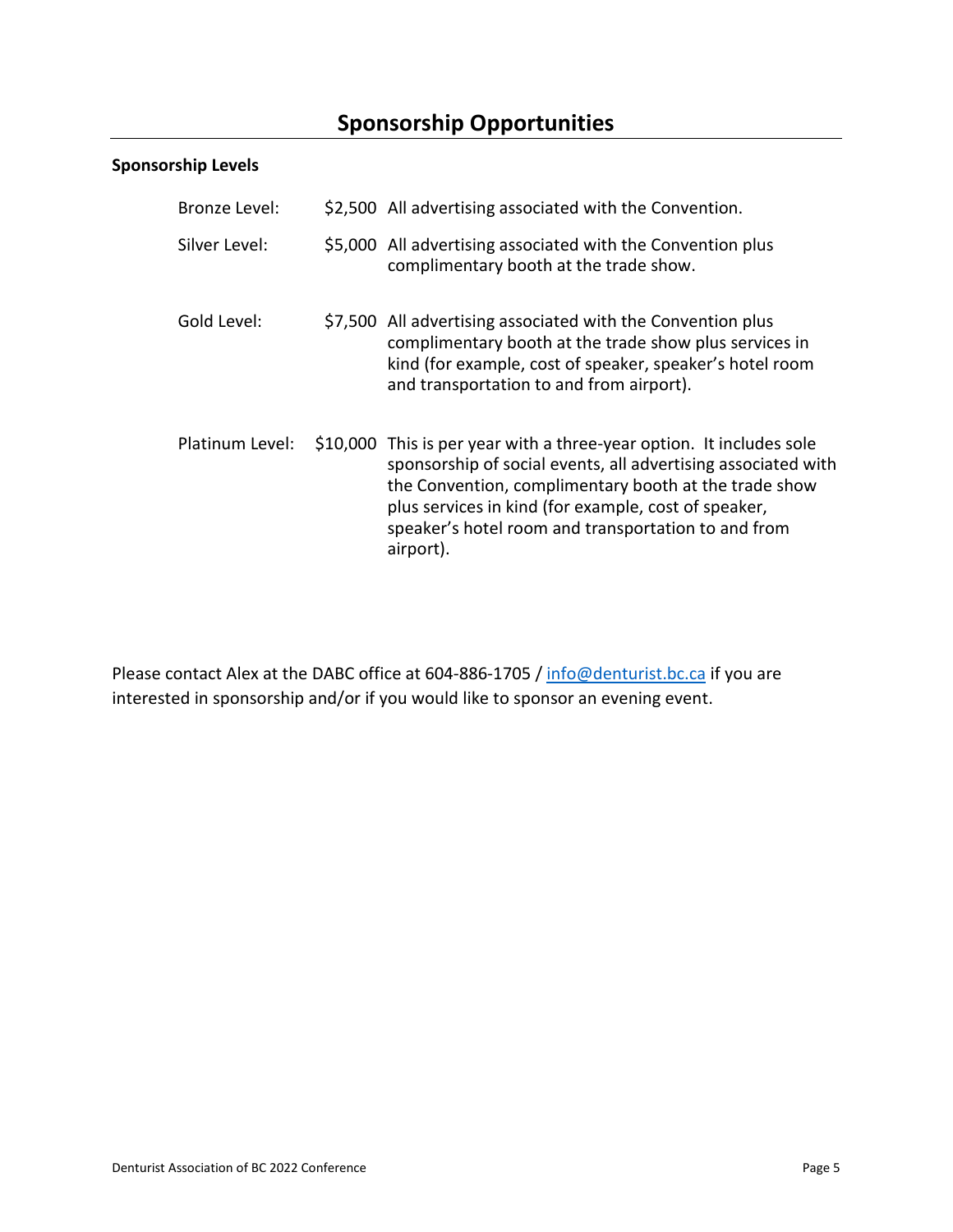## **Hotel Information**

Delta Hotels by Marriott Ocean Pointe Resort in Victoria, BC, is located along the island shore. It has beautiful views of the harbour and Parliament Buildings and is a very short walk to downtown Victoria.

Rooms must be booked individually **on or before April 11, 2022,** to receive the below discounted room rates. Hotel reservations can be made online by clicking on the below link:

#### [Book Your Hotel for the DABC Trade Show and Convention](https://www.marriott.com/event-reservations/reservation-link.mi?id=1635291632944&key=GRP&app=resvlink)

The following are the convention rates (plus applicable taxes and service charges), based on single or double occupancy:

| Guest Room 1 King or 2 Queens / No View | <b>\$229.00 CDN</b> |
|-----------------------------------------|---------------------|
| Deluxe Guest Room, King / Harbour View  | \$269.00 CDN        |

Parking is \$22 per vehicle daily

The Hotel location and contact information are as follows:

**Delta Hotels by Marriott Ocean Pointe Resort** 100 Harbour Road, Victoria, BC V9A 0G1

**Hotel Front Desk:** (250) [360.2999](tel:2504938221)